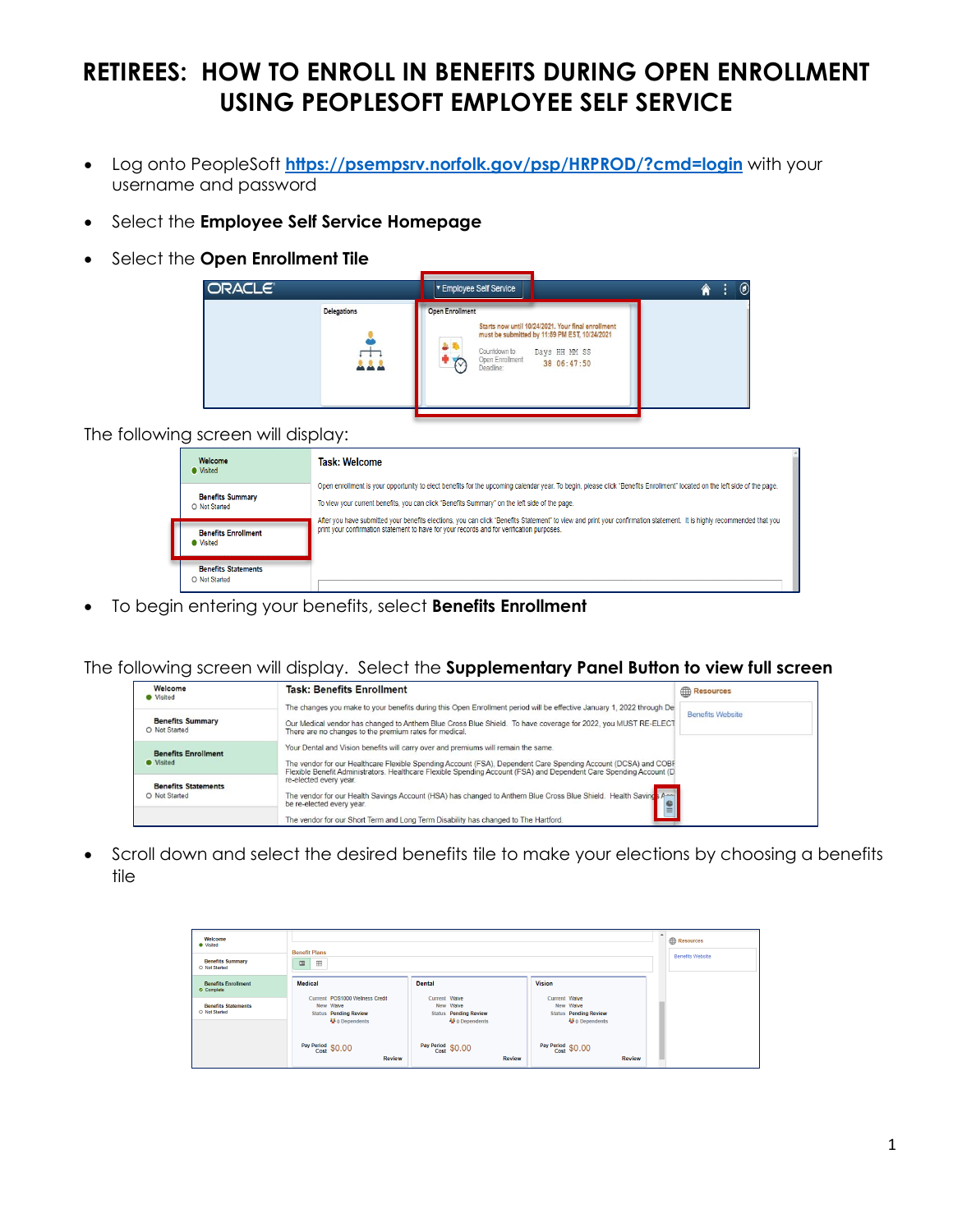• To add a spouse or dependent, select the **Add/Update Dependent button**

|                                                                                                                                                                                                      | Done                               |
|------------------------------------------------------------------------------------------------------------------------------------------------------------------------------------------------------|------------------------------------|
| Anthem Blue Cross Blue Shield will be the City's medical insurance vendor in 2022.                                                                                                                   | <b>Resources</b>                   |
| The City will offer employees their choice of three medical plans in 2022:                                                                                                                           | <b>Benefits Website</b>            |
| HSA1500 - lowest monthly premiums, medical expenses are the responsibility of the member until deductible is met. Coinsurance for this plan is 20%.                                                  |                                    |
| POS1000 and POS750 - higher monthly premiums with traditional co-pays for services. After the deductible is met, the coinsurance for the POS1000 is 20% and<br>the coinsurance for the POS750 is 15% | <b>POS1000 Plan</b><br>POS750 Plan |
| For further information on these plans, please click on the links in the Resources box to the right.                                                                                                 | <b>HSA1500 Plan</b>                |
| Enroll Your Dependents                                                                                                                                                                               |                                    |

• Select the **Add Individual button** to add a new dependent

|                                  | <b>Dependent and Beneficiary Information</b> |  |
|----------------------------------|----------------------------------------------|--|
| No data exists<br>Add Individual |                                              |  |

• Enter your spouse or dependent's name and then click the **Done button** and then continue to add the dependent's information

| .      |                           |             |             | _    |
|--------|---------------------------|-------------|-------------|------|
| Cancel |                           | <b>Name</b> |             | Done |
|        | Name Format               | English     |             |      |
|        | Name Prefix               |             | $\check{ }$ |      |
|        | "First Name               | Spouse      |             |      |
|        | Middle Name               |             |             |      |
|        | "Last Name                | Smith       |             |      |
|        | Name Suffix               |             |             |      |
|        | Display Name Spouse Smith |             |             |      |

- Continue to enter all dependent's information. Once completed, select the **Save button**
- Repeat steps as needed for all other dependents. Once all dependents have been entered, select the **"X"** in the top right

| <b>Dependent and Beneficiary Information</b> |              |             |           |  |  |
|----------------------------------------------|--------------|-------------|-----------|--|--|
| Add Individual                               |              |             |           |  |  |
| Name                                         | Relationship | Beneficiary | Dependent |  |  |
| Spouse Smith                                 | Spouse       |             |           |  |  |
| Daughter Smith                               | Child        |             | ر،        |  |  |

• Once you have entered your dependents, you can select them as needed by placing a **check in the box** next to the dependent that you want covered on that benefit

| Cancel              |                                                                                                                                                                                                                                                                                                |             |                 | <b>Medical</b> |                      |                 |  | Done |
|---------------------|------------------------------------------------------------------------------------------------------------------------------------------------------------------------------------------------------------------------------------------------------------------------------------------------|-------------|-----------------|----------------|----------------------|-----------------|--|------|
|                     | POS1000 and POS750 - higher monthly premiums with traditional co-pays for services. After the deductible is met, the coinsurance for the POS1000 is 20% and<br>the coinsurance for the POS750 is 15%.                                                                                          | POS750 Plan |                 |                |                      |                 |  |      |
|                     | For further information on these plans, please click on the links in the Resources box to the right.<br>HSA1500 Plan                                                                                                                                                                           |             |                 |                |                      |                 |  |      |
|                     | Enroll Your Dependents                                                                                                                                                                                                                                                                         |             |                 |                |                      |                 |  |      |
|                     | Dependents                                                                                                                                                                                                                                                                                     |             |                 | Relationship   |                      |                 |  |      |
| n                   | Spouse Smith                                                                                                                                                                                                                                                                                   |             |                 | Spouse         |                      |                 |  |      |
| $\overline{a}$      | Daughter Smith                                                                                                                                                                                                                                                                                 |             |                 | Child          |                      |                 |  |      |
| Enroll in Your Plan | Add/Update Dependent                                                                                                                                                                                                                                                                           |             |                 |                |                      |                 |  |      |
|                     | The Employee + Child(ren) cost shown for each plan is based on the dependents enrolled. Plans that do not offer coverage for the dependents enrolled are not<br>available to select. To see other coverage costs for individual plans, select the help icon corresponding to each plan option. |             |                 |                |                      |                 |  |      |
|                     | Plan Name                                                                                                                                                                                                                                                                                      |             | Before Tax Cost | After Tax Cost | <b>Employer Cost</b> | Pay Period Cost |  |      |
| Select              | POS1000 Wellness Credit                                                                                                                                                                                                                                                                        | A           | \$115.36        |                | \$458.92             | \$115.36        |  |      |
| Select              | POS750 Wellness Credit                                                                                                                                                                                                                                                                         | A           | \$170.90        |                | \$419.53             | \$170.90        |  |      |
| $\checkmark$        | HSA1500 Wellness Credit                                                                                                                                                                                                                                                                        | $\bullet$   | \$69.68         |                | \$493.37             | \$69.68         |  |      |
| Select              | Waive                                                                                                                                                                                                                                                                                          |             |                 |                |                      | \$0.00          |  |      |